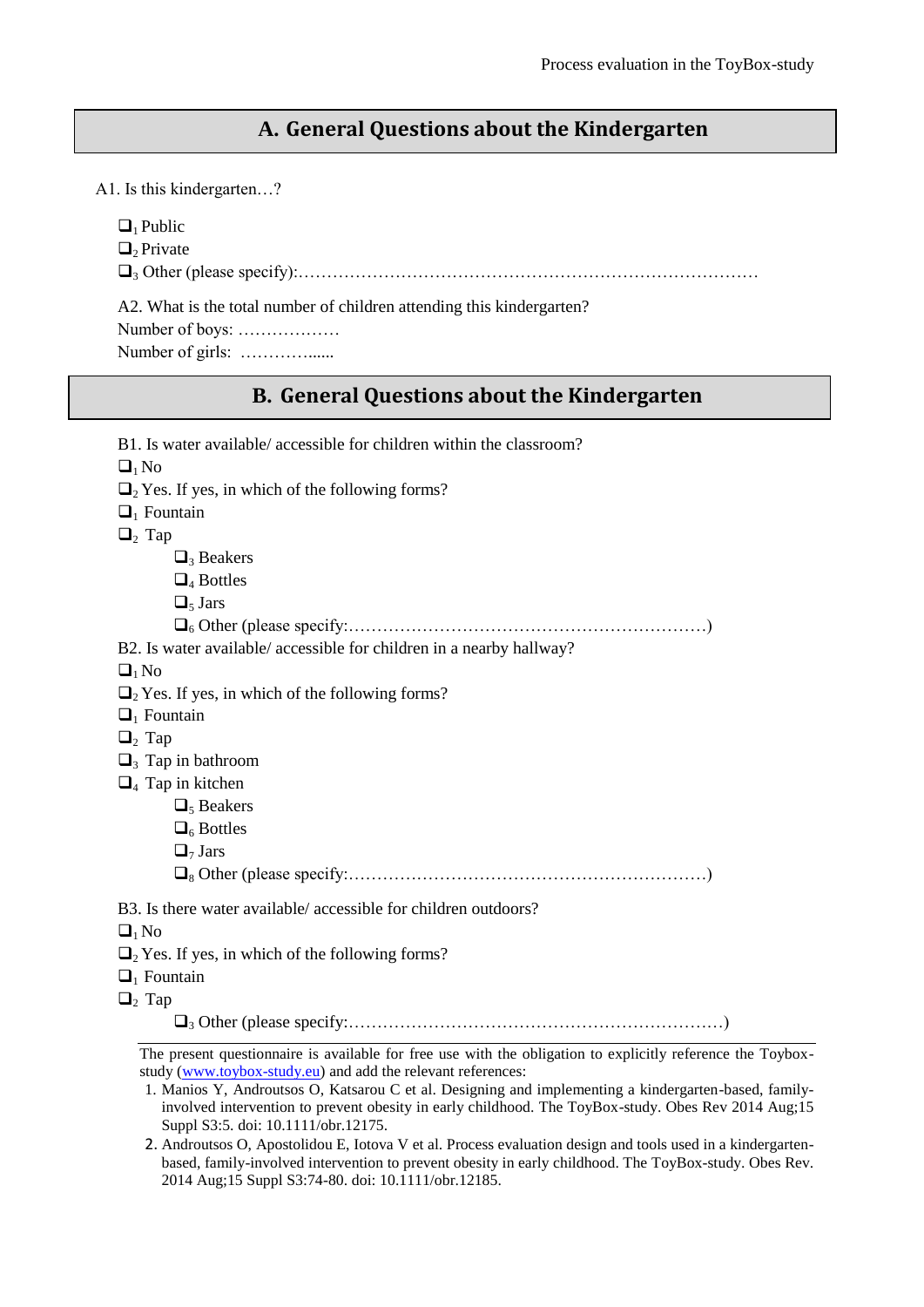B4. How is water available/ accessible to children?  $\Box$ <sub>1</sub> children can drink water whenever they want without asking their teacher  $\Box$ <sub>2</sub> available by request only  $\Box$ <sub>3</sub> during recess only  $\Box$ 4 during teacher-designated water breaks  $\rightarrow$  how often are these breaks conducted?…………………………………………………………………… 5 other (please specify)..………………………………………………………………

B5. In which way is water available in the kindergarten *(please tick all answers that may apply)*?*:*

- $\Box$ <sub>1</sub> Tap water (tap, fountain etc)
- $\Box_2$  Bottled water
- $\Box$ <sub>3</sub> Child's personal flask/ beaker/ bottle
- $\Box_4$  Vending machines selling water
- $\Box$ <sub>5</sub> Vending machines offering free-access to water
- 6 Other option (please specify)...…………………………………………...................
- ……………………………………………………………………………………………

#### B6. Kindergarten policy regarding children's water drinking behaviour

|                                                                               | Always | Often | Sometimes | Rarely | Never |
|-------------------------------------------------------------------------------|--------|-------|-----------|--------|-------|
| Is this kindergarten interfering with children's water drinking<br>behaviour? |        |       |           |        |       |
| Does this kindergarten ask teachers to encourage children to                  |        |       |           |        |       |
| drink water regularly?                                                        |        |       |           |        |       |
| Is promoting drinking water a part of the health education                    |        |       |           |        |       |
| curriculum in this kindergarten?                                              |        |       |           |        |       |
| Is children's water drinking behaviour at home promoted to                    |        |       |           |        |       |
| parents by the kindergarten teacher?                                          |        |       |           |        |       |
| Other (please)                                                                |        |       |           |        |       |
| $specify)$ :                                                                  |        |       |           |        |       |

<sup>1.</sup> Manios Y, Androutsos O, Katsarou C et al. Designing and implementing a kindergarten-based, familyinvolved intervention to prevent obesity in early childhood. The ToyBox-study. Obes Rev 2014 Aug;15 Suppl S3:5. doi: 10.1111/obr.12175.

<sup>2.</sup> Androutsos O, Apostolidou E, Iotova V et al. Process evaluation design and tools used in a kindergartenbased, family-involved intervention to prevent obesity in early childhood. The ToyBox-study. Obes Rev. 2014 Aug;15 Suppl S3:74-80. doi: 10.1111/obr.12185.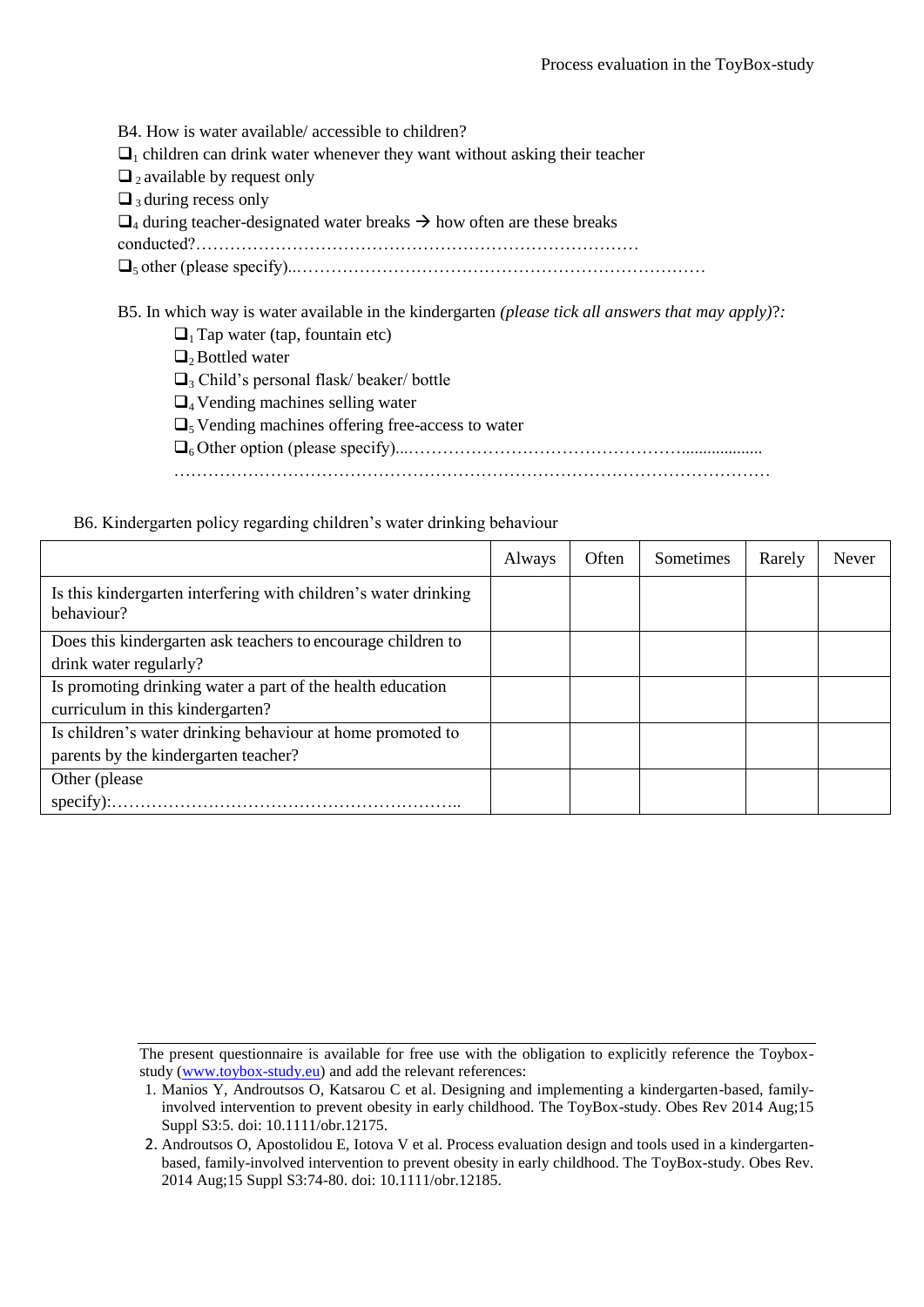# **C. Questions about Snacking**

C1. Are there scheduled times to eat main meals or snacks in this kindergarten?

 $\Box_1$  No

 $\Box$ <sub>2</sub> Yes (please fill in table below)

|                  | <b>Start time:</b> | <b>End time:</b> | Where is this meal or snack consumed?                |
|------------------|--------------------|------------------|------------------------------------------------------|
|                  | (e.g. 09:00)       | (e.g. 09:15)     |                                                      |
|                  |                    |                  | $\Box$ <sub>1</sub> In the classroom                 |
| <b>Breakfast</b> |                    |                  | $\Box$ <sub>2</sub> In the school-dining room        |
|                  |                    |                  | $\Box$ <sub>3</sub> In another place: Please specify |
|                  |                    |                  |                                                      |
|                  |                    |                  | $\Box$ In the classroom                              |
|                  |                    |                  | $\Box$ <sub>2</sub> In the school-dining room        |
| Morning snack    |                    |                  | $\Box$ <sub>3</sub> In another place: Please specify |
|                  |                    |                  |                                                      |
|                  |                    |                  | $\Box$ <sub>1</sub> In the classroom                 |
| Lunch            |                    |                  | $\Box$ <sub>2</sub> In the school-dining room        |
|                  |                    |                  | $\Box$ <sub>3</sub> In another place: Please specify |
|                  |                    |                  |                                                      |
|                  |                    |                  | $\Box$ <sub>1</sub> In the classroom                 |
| Afternoon snack  |                    |                  | $\Box$ <sub>2</sub> In the school-dining room        |
|                  |                    |                  | $\Box$ <sub>3</sub> In another place: Please specify |
|                  |                    |                  |                                                      |
|                  |                    |                  | $\Box$ <sub>1</sub> In the classroom                 |
| Other (please)   |                    |                  | $\Box$ <sub>2</sub> In the school-dining room        |
|                  |                    |                  | $\Box$ <sub>3</sub> In another place: Please specify |
| . )              |                    |                  |                                                      |

C2. Which of the following facilities are available in this kindergarten?

|                                                | Yes | $N_{\Omega}$ |
|------------------------------------------------|-----|--------------|
| Oven                                           |     |              |
| Microwave                                      |     |              |
| Refrigerator                                   |     |              |
| Facilities for washing fruits and vegetables   |     |              |
| Facilities for preparing snacks and foods      |     |              |
| (e.g. tables, cupboards, cutlery/utensils etc) |     |              |
| Suitable storage for fresh foods?              |     |              |

<sup>1.</sup> Manios Y, Androutsos O, Katsarou C et al. Designing and implementing a kindergarten-based, familyinvolved intervention to prevent obesity in early childhood. The ToyBox-study. Obes Rev 2014 Aug;15 Suppl S3:5. doi: 10.1111/obr.12175.

<sup>2.</sup> Androutsos O, Apostolidou E, Iotova V et al. Process evaluation design and tools used in a kindergartenbased, family-involved intervention to prevent obesity in early childhood. The ToyBox-study. Obes Rev. 2014 Aug;15 Suppl S3:74-80. doi: 10.1111/obr.12185.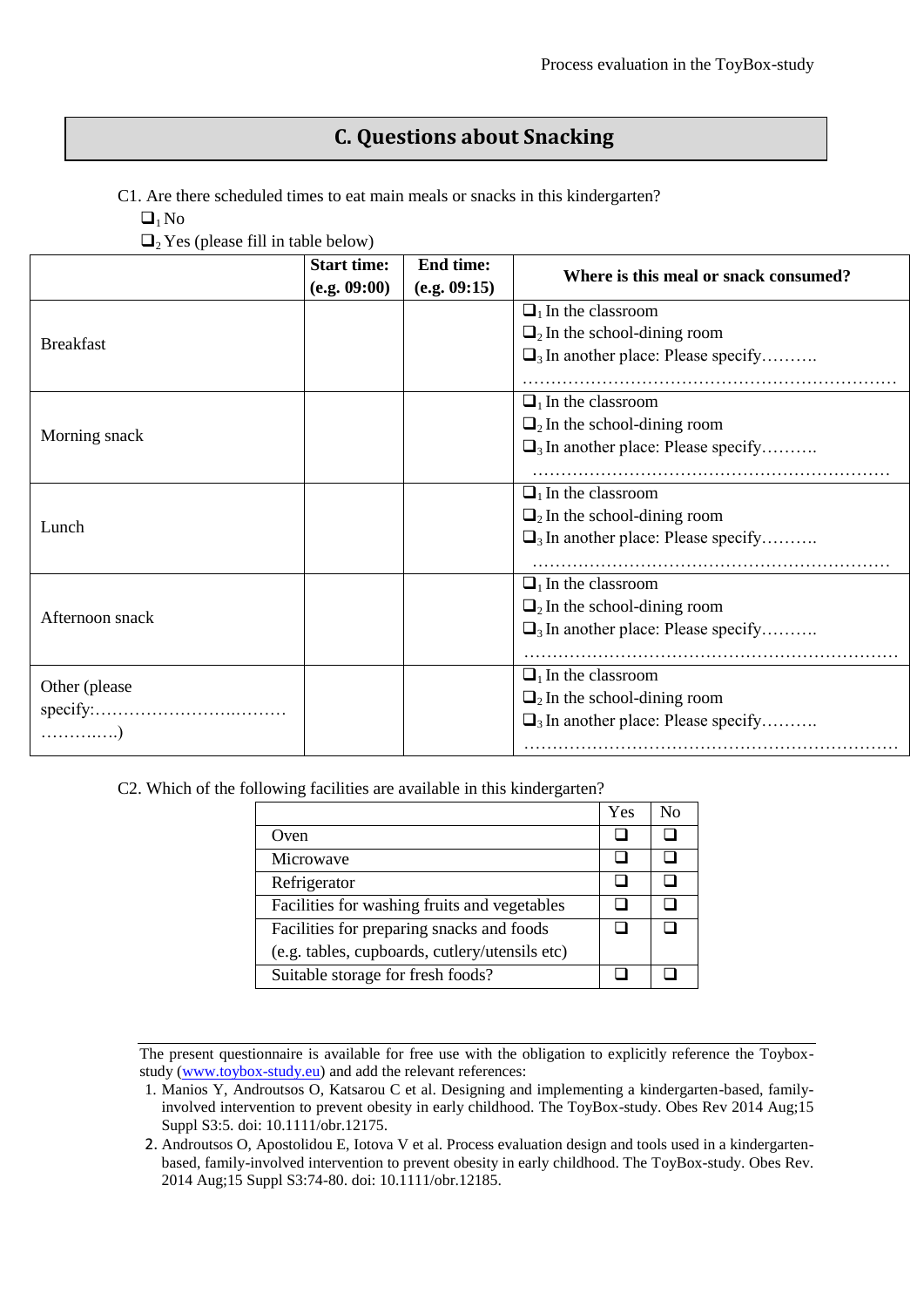#### Process evaluation in the ToyBox-study

|                                                                                   |                  | , , , , ,            |       |           |
|-----------------------------------------------------------------------------------|------------------|----------------------|-------|-----------|
|                                                                                   | <b>Breakfast</b> | Morning <sup>1</sup> | Lunch | Afternoon |
|                                                                                   |                  | snack                |       | snack     |
| Brought from home                                                                 |                  |                      |       |           |
| School canteen selling prepacked foods & drinks                                   |                  |                      |       |           |
| Vending machines selling prepacked foods & drinks                                 |                  |                      |       |           |
| School restaurant* (foods & meals are prepared and provided by the kindergarten). |                  |                      |       |           |
|                                                                                   |                  |                      |       |           |
| School catering* (foods & meals prepared and provided by external providers).     |                  |                      |       |           |
|                                                                                   |                  |                      |       |           |
|                                                                                   |                  |                      |       |           |
|                                                                                   |                  |                      |       |           |
|                                                                                   |                  |                      |       |           |

C3. How are foods in this kindergarten available *(please tick all answers that may apply)?*

\* If you choose these replies, please explain in the following question what is served in the kindergarten

C4. If food is provided by catering or school restaurant in this kindergarten, please fill in the weekly menu of foods and drinks in the table below:

|                             | Monday | Tuesday | Wednesday | Thursday | Friday |
|-----------------------------|--------|---------|-----------|----------|--------|
| <b>Breakfast</b>            |        |         |           |          |        |
| Morning snack               |        |         |           |          |        |
| Lunch                       |        |         |           |          |        |
| Afternoon snack             |        |         |           |          |        |
| Other. Please specify:<br>. |        |         |           |          |        |

C5. In the case that food is served in this kindergarten, who covers this cost?

|                                                           | <b>Breakfast</b> | Morning<br>snack | Lunch | Afternoon<br>snack |
|-----------------------------------------------------------|------------------|------------------|-------|--------------------|
| Free of charge                                            |                  |                  |       |                    |
| Free of charge only for children from low income families |                  |                  |       |                    |
| At a cost                                                 |                  |                  |       |                    |
|                                                           |                  |                  |       |                    |
|                                                           |                  |                  |       |                    |

<sup>1.</sup> Manios Y, Androutsos O, Katsarou C et al. Designing and implementing a kindergarten-based, familyinvolved intervention to prevent obesity in early childhood. The ToyBox-study. Obes Rev 2014 Aug;15 Suppl S3:5. doi: 10.1111/obr.12175.

<sup>2.</sup> Androutsos O, Apostolidou E, Iotova V et al. Process evaluation design and tools used in a kindergartenbased, family-involved intervention to prevent obesity in early childhood. The ToyBox-study. Obes Rev. 2014 Aug;15 Suppl S3:74-80. doi: 10.1111/obr.12185.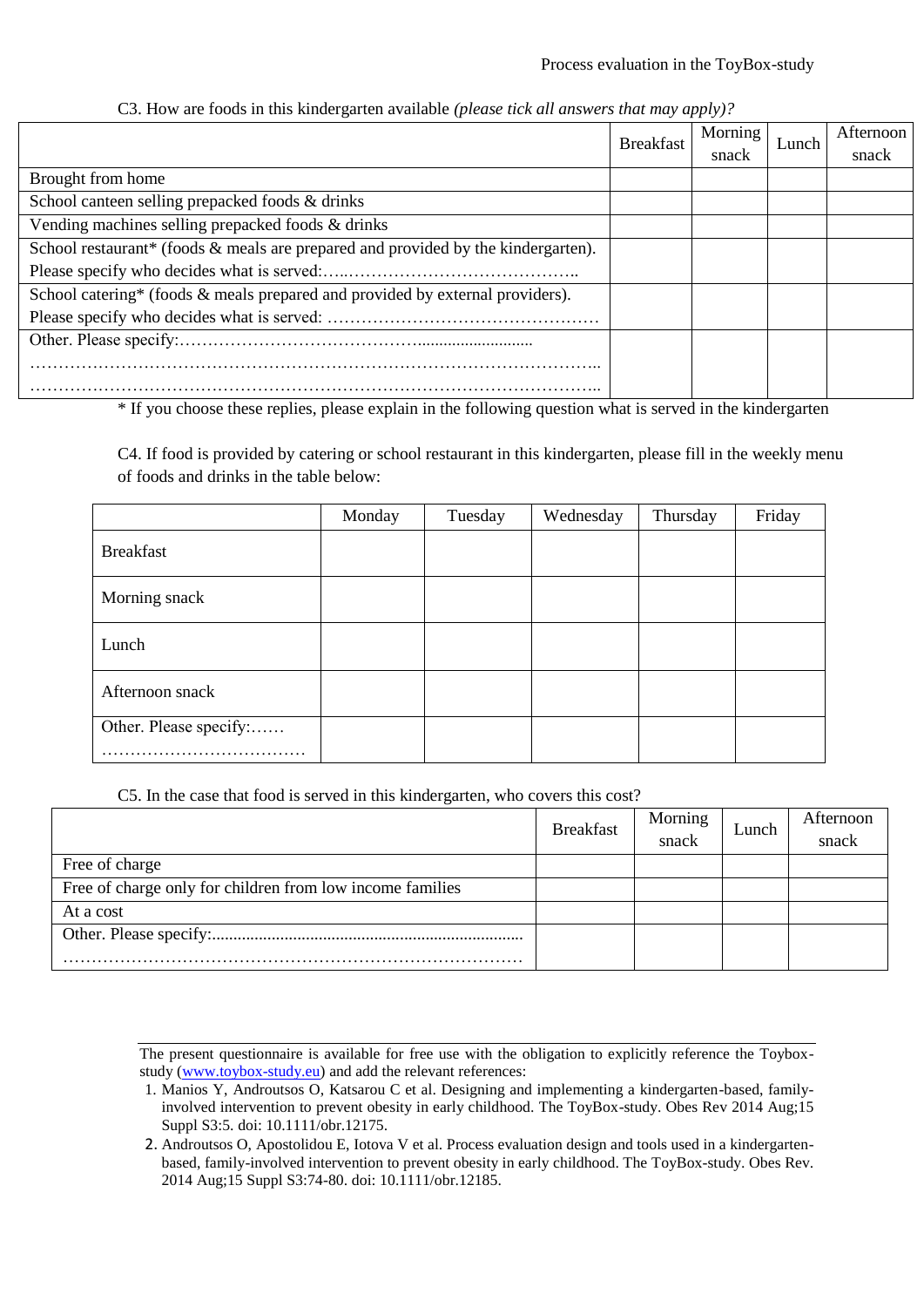C6. Kindergarten policy regarding children's snacking behaviour

|                                                                         | Always | Often | Sometimes | Rarely | Never |
|-------------------------------------------------------------------------|--------|-------|-----------|--------|-------|
| Is this kindergarten interfering with children's snacking<br>behaviour? |        |       |           |        |       |
| This kindergarten asks parents or catering-service to provide           |        |       |           |        |       |
| children only with healthy snacks for the school                        |        |       |           |        |       |
| Does this kindergarten ask teachers to encourage children to            |        |       |           |        |       |
| eat healthy snacks?                                                     |        |       |           |        |       |
| Is promoting healthy snacking a part of the health education            |        |       |           |        |       |
| curriculum in this kindergarten?                                        |        |       |           |        |       |
| Is children's snacking behaviour at home promoted to parents            |        |       |           |        |       |
| by the kindergarten teacher?                                            |        |       |           |        |       |
|                                                                         |        |       |           |        |       |
|                                                                         |        |       |           |        |       |
|                                                                         |        |       |           |        |       |

# **D. Questions about Physical Activity**

D1. Please complete the number and scheduled time of the weekly physical education sessions scheduled for 4-5 year old children and 5-6 year old children during school-hours in this kindergarten.

|                                                   | 4-5 years olds | 5-6 years olds |
|---------------------------------------------------|----------------|----------------|
| Number of physical education sessions/week        |                |                |
| What is the total time of each physical education |                |                |
| session?                                          |                |                |

- D2. Who delivers these physical education sessions?
	- $\Box$ <sub>1</sub> P.E. teacher

 $\Box$ <sub>2</sub> Class teacher

- 3Other, please specify..................................................................................
- D3. Does this kindergarten offer organized sport activities (sport-clubs)?

 $\Box_1$  Yes  $\rightarrow$  During school time  $\Box$ 

After school time  $\Box$ 

 $\Box_2$  No

D4. Who delivers these organized sport activities (sport-clubs)?

- $\Box$ <sub>1</sub> P.E. teacher
- $\Box_2$  Class teacher

3Other, please specify..................................................................................

The present questionnaire is available for free use with the obligation to explicitly reference the Toyboxstudy (www.toybox-study.eu) and add the relevant references:

<sup>1.</sup> Manios Y, Androutsos O, Katsarou C et al. Designing and implementing a kindergarten-based, familyinvolved intervention to prevent obesity in early childhood. The ToyBox-study. Obes Rev 2014 Aug;15 Suppl S3:5. doi: 10.1111/obr.12175.

<sup>2.</sup> Androutsos O, Apostolidou E, Iotova V et al. Process evaluation design and tools used in a kindergartenbased, family-involved intervention to prevent obesity in early childhood. The ToyBox-study. Obes Rev. 2014 Aug;15 Suppl S3:74-80. doi: 10.1111/obr.12185.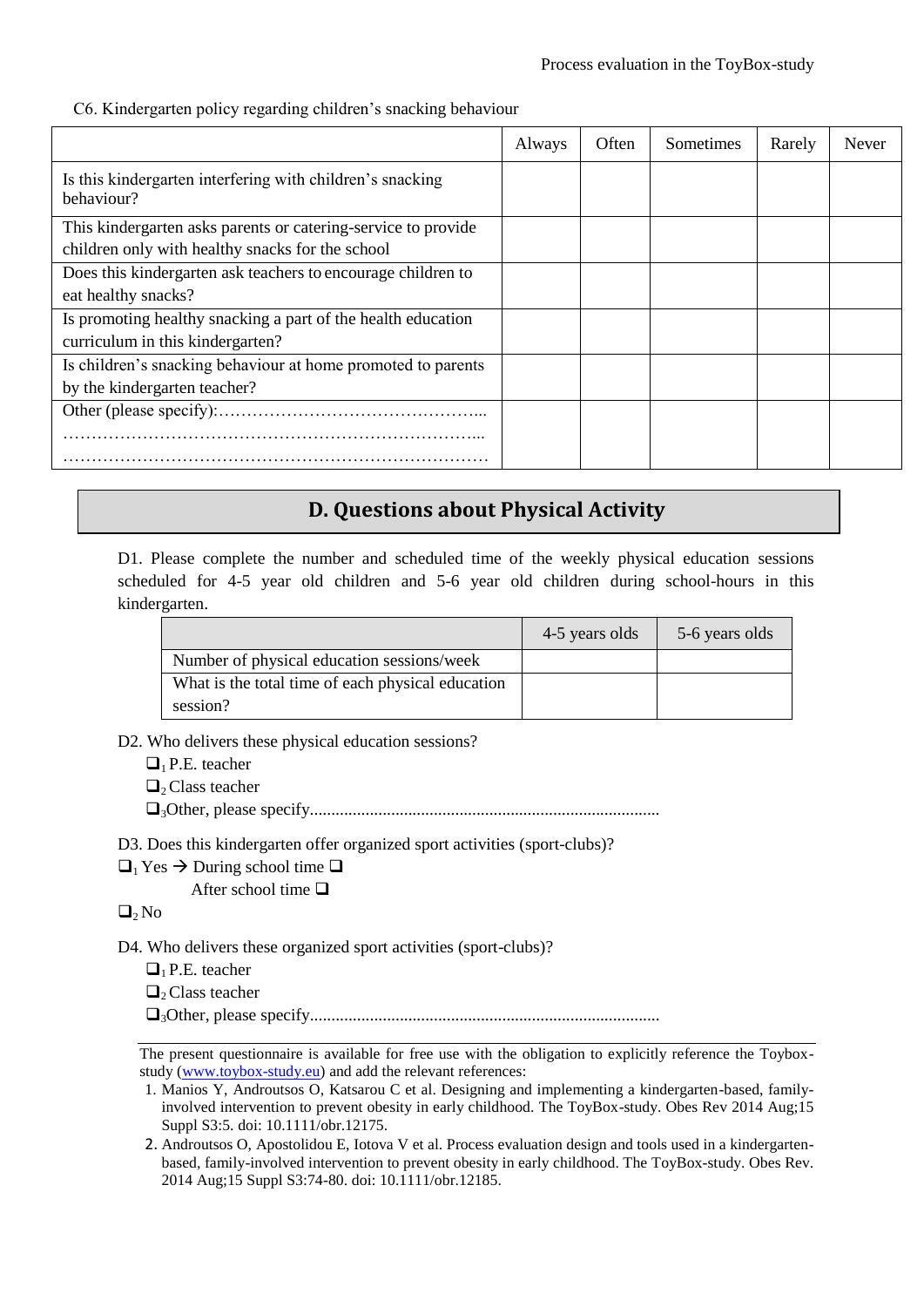D5. Please complete the number and duration of daily recess times/breaks scheduled for 4-5 year old children and 5-6 year old children during school-hours in this kindergarten.

|                                                 | 4-5 years olds 5-6 years olds |
|-------------------------------------------------|-------------------------------|
| Number of recess time per day                   |                               |
| What is the total recess time provided per day? |                               |

D6. Are children encouraged to be physically active during recess time?

Always

 $\Box$  Often

□ Sometimes

□ Rarely

**□** Never

D7. Provide the following details on the availability of equipment and facilities for PE sessions or unstructured physical activity:

|                                                                                                         | Availability |             | Approximate<br>space in $(m^2)$ |
|---------------------------------------------------------------------------------------------------------|--------------|-------------|---------------------------------|
| Schoolyard without any lines for physical activities                                                    | $\Box_1$ Yes | $\Box_2$ No |                                 |
| Indoor gym/court area                                                                                   | $\Box_1$ Yes | $\Box_2$ No |                                 |
| Outdoor gym/court area with lines indicating courts or physical<br>activity/recreational activity/games | $\Box_1$ Yes | $\Box_2$ No |                                 |
| Fixed play equipment (e.g. merry-go-round, tunnels, sandbox,<br>climbing structures etc)                | $\Box_1$ Yes | $\Box_2$ No |                                 |
| Equipment (e.g. balls, cones, ropes, balloons etc)                                                      | $\Box_1$ Yes | $\Box_2$ No |                                 |

D8. Provide the following details about the outdoor school environment (e.g. schoolyard, outdoor court) where PE sessions and/or recess/breaks take place:

|                                    | $\Box_1$ Asphalt/paved                  |
|------------------------------------|-----------------------------------------|
|                                    | $\Box$ Grass                            |
|                                    | $\Box$ <sub>3</sub> Gravel              |
| What kind of surfaces are present? | $\Box$ <sub>4</sub> Sand                |
| (tick all options that may apply)  | $\Box$ <sub>5</sub> Rocks               |
|                                    | $\Box$ 6 Nature/woods                   |
|                                    | $\Box$ Other                            |
|                                    | $\Box$ <sub>1</sub> Flat (mostly)       |
| How is the topography?             | $\Box_2$ Hilly (mostly)                 |
| (tick all that may apply)          | $\Box$ <sub>3</sub> Combination of both |
|                                    | $\Box_4$ Other                          |
| How is the school's outdoor area   | $\Box$ Fence/Hedge                      |
| separated from the neighbourhood?  | $\Box$ <sub>2</sub> No clear boundaries |
| (tick all that may apply)          |                                         |
|                                    |                                         |

<sup>1.</sup> Manios Y, Androutsos O, Katsarou C et al. Designing and implementing a kindergarten-based, familyinvolved intervention to prevent obesity in early childhood. The ToyBox-study. Obes Rev 2014 Aug;15 Suppl S3:5. doi: 10.1111/obr.12175.

<sup>2.</sup> Androutsos O, Apostolidou E, Iotova V et al. Process evaluation design and tools used in a kindergartenbased, family-involved intervention to prevent obesity in early childhood. The ToyBox-study. Obes Rev. 2014 Aug;15 Suppl S3:74-80. doi: 10.1111/obr.12185.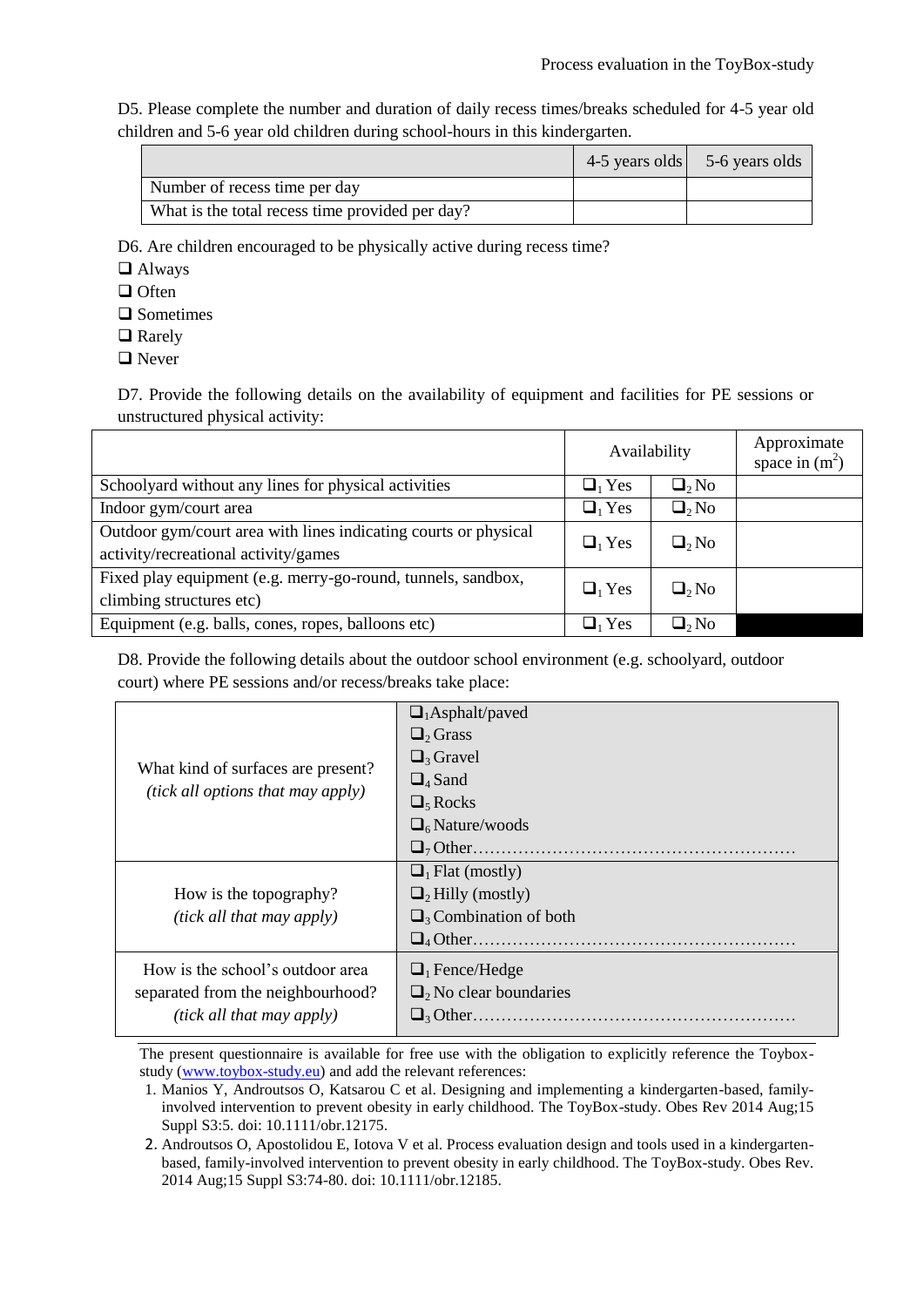Are there other things present? *(tick all that may apply)*

 $\Box$ <sub>1</sub> Drinking fountains  $\Box$ <sub>2</sub> Plants/trees  $\Box_3$  Benches (and tables)

4 Other……………………………………………………

#### D9. Kindergarten policy regarding children's physical activity behaviour

|                                                                                  | Always | Often | Sometimes | Rarely | Never |
|----------------------------------------------------------------------------------|--------|-------|-----------|--------|-------|
| Is this kindergarten interfering with children's physical<br>activity behaviour? |        |       |           |        |       |
| Is promoting physical activity a part of the health education                    |        |       |           |        |       |
| curriculum in this kindergarten?                                                 |        |       |           |        |       |
| Is children's physical activity behaviour at home promoted to                    |        |       |           |        |       |
| parents in the kindergarten?                                                     |        |       |           |        |       |
|                                                                                  |        |       |           |        |       |
|                                                                                  |        |       |           |        |       |
|                                                                                  |        |       |           |        |       |

### **E. Questions about Sedentary Behaviour**

| .           |                  |    |                     |    |  |
|-------------|------------------|----|---------------------|----|--|
|             | In the classroom |    | In the kindergarten |    |  |
|             | Yes              | No | Yes                 | No |  |
| TV          |                  |    |                     |    |  |
| <b>DVD</b>  |                  |    |                     |    |  |
| Video       |                  |    |                     |    |  |
| Computer    |                  |    |                     |    |  |
| Video games |                  |    |                     |    |  |

E1. Which of the following equipment is available for children use?

E2. Please fill the time devoted to each of the activities below during the school hours in this kindergarten:

|                      | Average hours per week |
|----------------------|------------------------|
| TV/DVD/Video-viewing |                        |
| Computer use         |                        |
| Video/PC games       |                        |

The present questionnaire is available for free use with the obligation to explicitly reference the Toyboxstudy (www.toybox-study.eu) and add the relevant references:

<sup>1.</sup> Manios Y, Androutsos O, Katsarou C et al. Designing and implementing a kindergarten-based, familyinvolved intervention to prevent obesity in early childhood. The ToyBox-study. Obes Rev 2014 Aug;15 Suppl S3:5. doi: 10.1111/obr.12175.

<sup>2.</sup> Androutsos O, Apostolidou E, Iotova V et al. Process evaluation design and tools used in a kindergartenbased, family-involved intervention to prevent obesity in early childhood. The ToyBox-study. Obes Rev. 2014 Aug;15 Suppl S3:74-80. doi: 10.1111/obr.12185.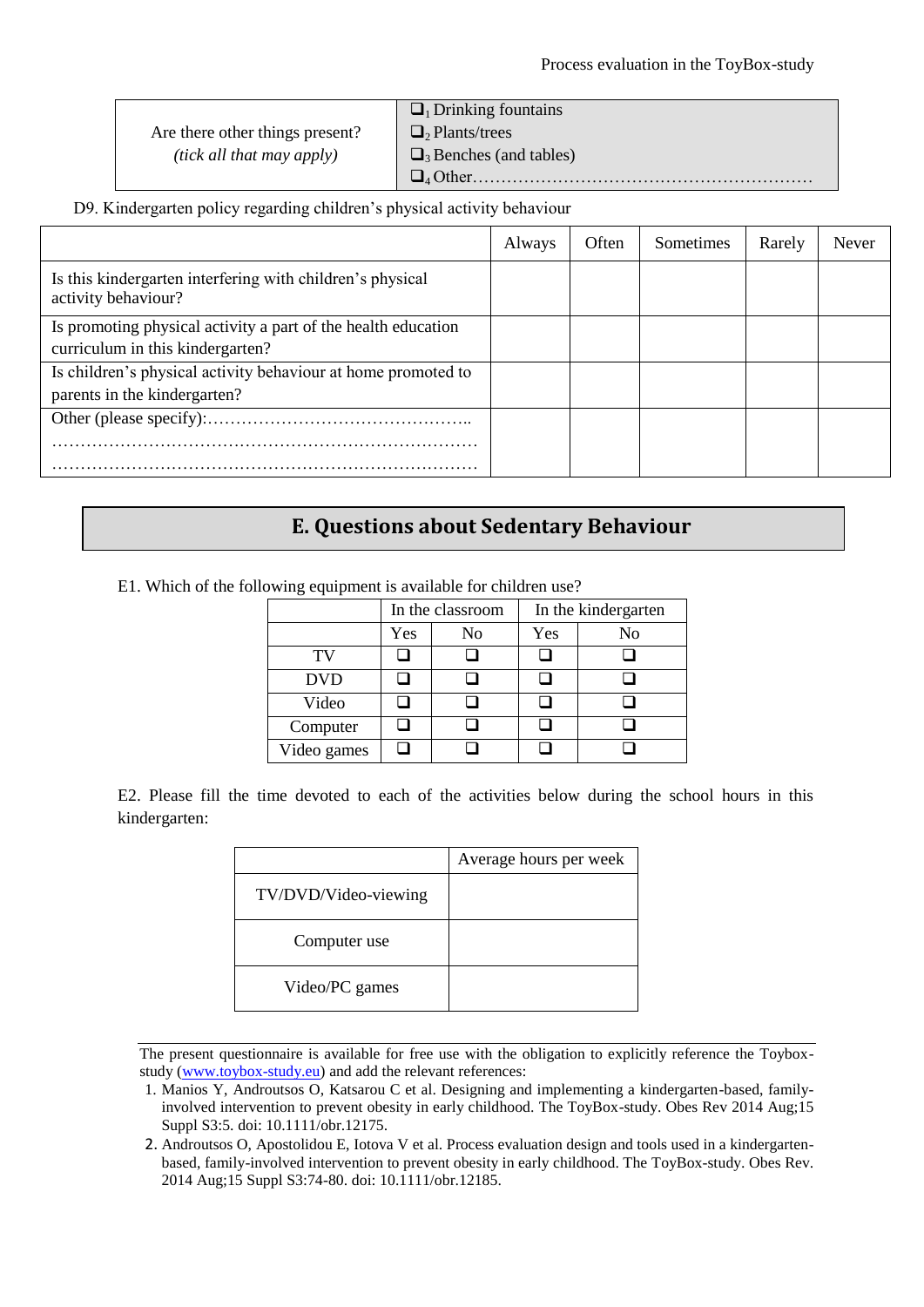#### Process evaluation in the ToyBox-study

#### E3. Kindergarten policy regarding children's sedentary behaviour

|                                                                | Always | Often | <b>Sometimes</b> | Rarely | Never |
|----------------------------------------------------------------|--------|-------|------------------|--------|-------|
| Is this kindergarten interfering with children's sedentary     |        |       |                  |        |       |
| behaviour?                                                     |        |       |                  |        |       |
| Is the limitation of sedentary activities a part of the health |        |       |                  |        |       |
| education curriculum in this kindergarten?                     |        |       |                  |        |       |
| Is the limitation of sedentary behaviour (TV/DVD/PC) at home   |        |       |                  |        |       |
| promoted to parents in the kindergarten?                       |        |       |                  |        |       |
|                                                                |        |       |                  |        |       |
|                                                                |        |       |                  |        |       |

The present questionnaire is available for free use with the obligation to explicitly reference the Toyboxstudy (www.toybox-study.eu) and add the relevant references:

<sup>1.</sup> Manios Y, Androutsos O, Katsarou C et al. Designing and implementing a kindergarten-based, familyinvolved intervention to prevent obesity in early childhood. The ToyBox-study. Obes Rev 2014 Aug;15 Suppl S3:5. doi: 10.1111/obr.12175.

<sup>2.</sup> Androutsos O, Apostolidou E, Iotova V et al. Process evaluation design and tools used in a kindergartenbased, family-involved intervention to prevent obesity in early childhood. The ToyBox-study. Obes Rev. 2014 Aug;15 Suppl S3:74-80. doi: 10.1111/obr.12185.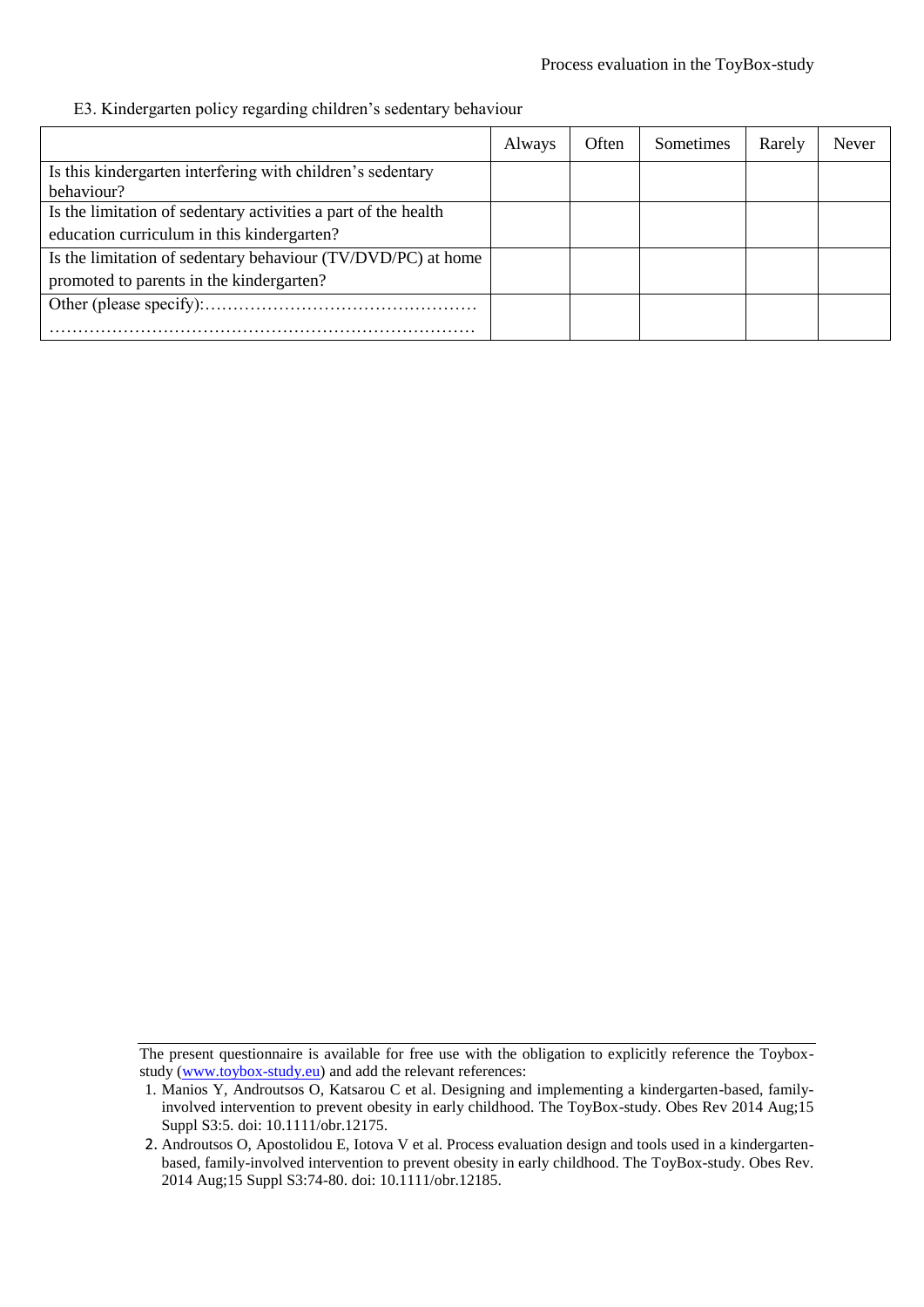### **F. Questions about Rules in the Kindergarten**

Are there any rules regarding the following issues?

|                                                                                | Written   | Verbal     | N <sub>0</sub> |
|--------------------------------------------------------------------------------|-----------|------------|----------------|
|                                                                                | $rules^*$ | rules $**$ | rules          |
| Rules for water breaks                                                         |           |            |                |
| Rules against availability of soft drinks at the kindergarten                  |           |            |                |
| Rules against availability of pre-packed juices at the kindergarten            |           |            |                |
| Rules regarding the foods prepared and provided by the kindergarten restaurant |           |            |                |
| or the catering service                                                        |           |            |                |
| Rules against children bringing sweet and salty snacks from home at the        |           |            |                |
| kindergarten                                                                   |           |            |                |
| Rules towards prices of products in the canteen/school shop                    |           |            |                |
| Rules for performing scheduled PE sessions weekly                              |           |            |                |
| Rules for encouraging unstructured physical activity daily                     |           |            |                |
| Rules for teachers asking parents to dress their children with appropriate     |           |            |                |
| clothes for physical activity when having PE sessions                          |           |            |                |
| Rules for teachers to provide access to equipment and facilities               |           |            |                |
| during breaks/ recess time                                                     |           |            |                |
| Rules for performing regular movement breaks                                   |           |            |                |
| Rules regarding maximum time spent in TV/DVD/Video-viewing                     |           |            |                |
| Rules regarding maximum time spent in use of PC/Video-games use                |           |            |                |

\* if such rules exist, please provide a copy

\*\* if such rules exist, please specify what kind of rules

<sup>1.</sup> Manios Y, Androutsos O, Katsarou C et al. Designing and implementing a kindergarten-based, familyinvolved intervention to prevent obesity in early childhood. The ToyBox-study. Obes Rev 2014 Aug;15 Suppl S3:5. doi: 10.1111/obr.12175.

<sup>2.</sup> Androutsos O, Apostolidou E, Iotova V et al. Process evaluation design and tools used in a kindergartenbased, family-involved intervention to prevent obesity in early childhood. The ToyBox-study. Obes Rev. 2014 Aug;15 Suppl S3:74-80. doi: 10.1111/obr.12185.